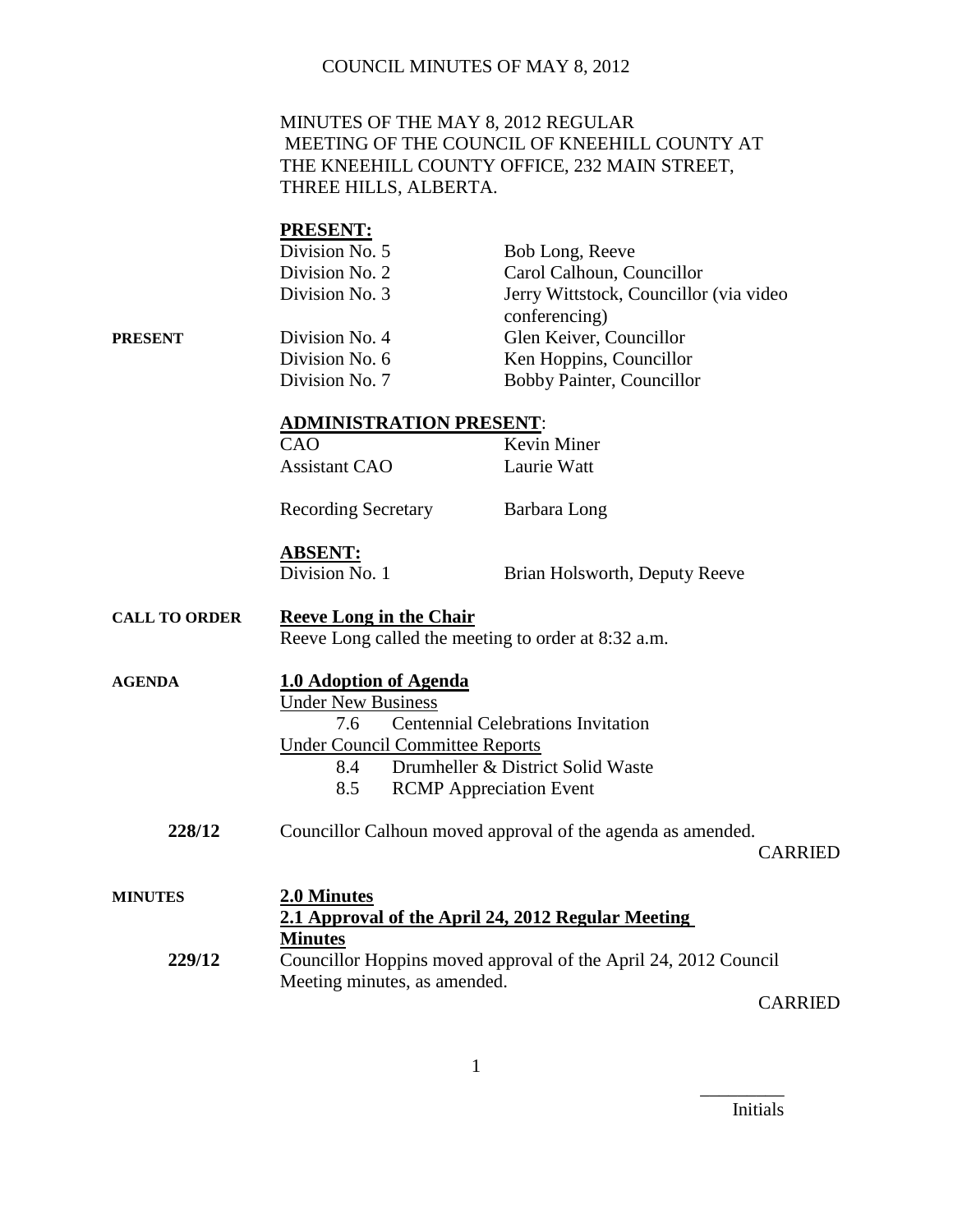| <b>OLD BUSINESS</b>            | <b>6.0 Business from the Previous Minutes</b>                                                                                                                                                                                                                                                                |
|--------------------------------|--------------------------------------------------------------------------------------------------------------------------------------------------------------------------------------------------------------------------------------------------------------------------------------------------------------|
| <b>PARADE FLOATS</b><br>230/12 | <b>6.1 Parade Participation/Floats</b><br>Councillor Hoppins moved that Council direct Administration to proceed<br>with the development of a re-usable parade float for a budget amount of<br>\$2,500.00.                                                                                                   |
|                                | <b>CARRIED</b>                                                                                                                                                                                                                                                                                               |
|                                | Pete McRae, Director of Operations, entered the meeting at 9:00 a.m.                                                                                                                                                                                                                                         |
|                                | Brandy Hay Evans, Operations Executive Assistant, entered the meeting at<br>$9:02$ a.m.                                                                                                                                                                                                                      |
| <b>HUXLEY SEWAGE</b><br>231/12 | <b>6.2 Huxley Wastewater System</b><br>Councillor Hoppins moved that Council direct Administration to meet<br>with 2 or 3 Huxley residents, having diverse opinions regarding<br>improvements to the sewage lagoon and wastewater system, to provide the<br>rough costs of such a project.<br><b>CARRIED</b> |
| <b>OPERATIONS</b>              | <b>4.0 Operations</b><br><b>4.1 Operations Summary</b>                                                                                                                                                                                                                                                       |
| <b>OPR SUMMARY</b>             | Pete McRae presented the Operations Report comprised of Transportation<br>(Roads), Water and Miscellaneous updates. The following items were<br>also addressed:<br>Huxley Truck Fill – Opened today and will be closely monitored<br>as to water levels.                                                     |
|                                | Viterra Road/CN Crossing – CN made their necessary changes in<br>$\bullet$<br>the fall of 2011 and Kneehill County will address further<br>improvements this spring.<br>Sunnyslope Waterline project – Waterline pipes sticking out of the<br>$\bullet$                                                      |
|                                | ground to be cut and buried.                                                                                                                                                                                                                                                                                 |
| 232/12                         | Councillor Calhoun moved that Council receive the Operations Summary<br>report as presented.                                                                                                                                                                                                                 |
|                                | <b>CARRIED</b>                                                                                                                                                                                                                                                                                               |
| 233/12                         | K.C. DUST CONTROL 4.2 Dust Control for Gravel Haul Roads/Washboard Treatment<br>Councillor Calhoun moved that Council approve the 2012 Calcium<br>Chloride dust control list as presented.                                                                                                                   |
|                                | <b>CARRIED</b>                                                                                                                                                                                                                                                                                               |
|                                | Debi Moon, reporter for The Capital, entered the meeting at 9:35 a.m.                                                                                                                                                                                                                                        |
| DUST CONT COSTS                | <b>4.3 Dust Control – Costs Comparison</b>                                                                                                                                                                                                                                                                   |

\_\_\_\_\_\_\_\_\_ Initials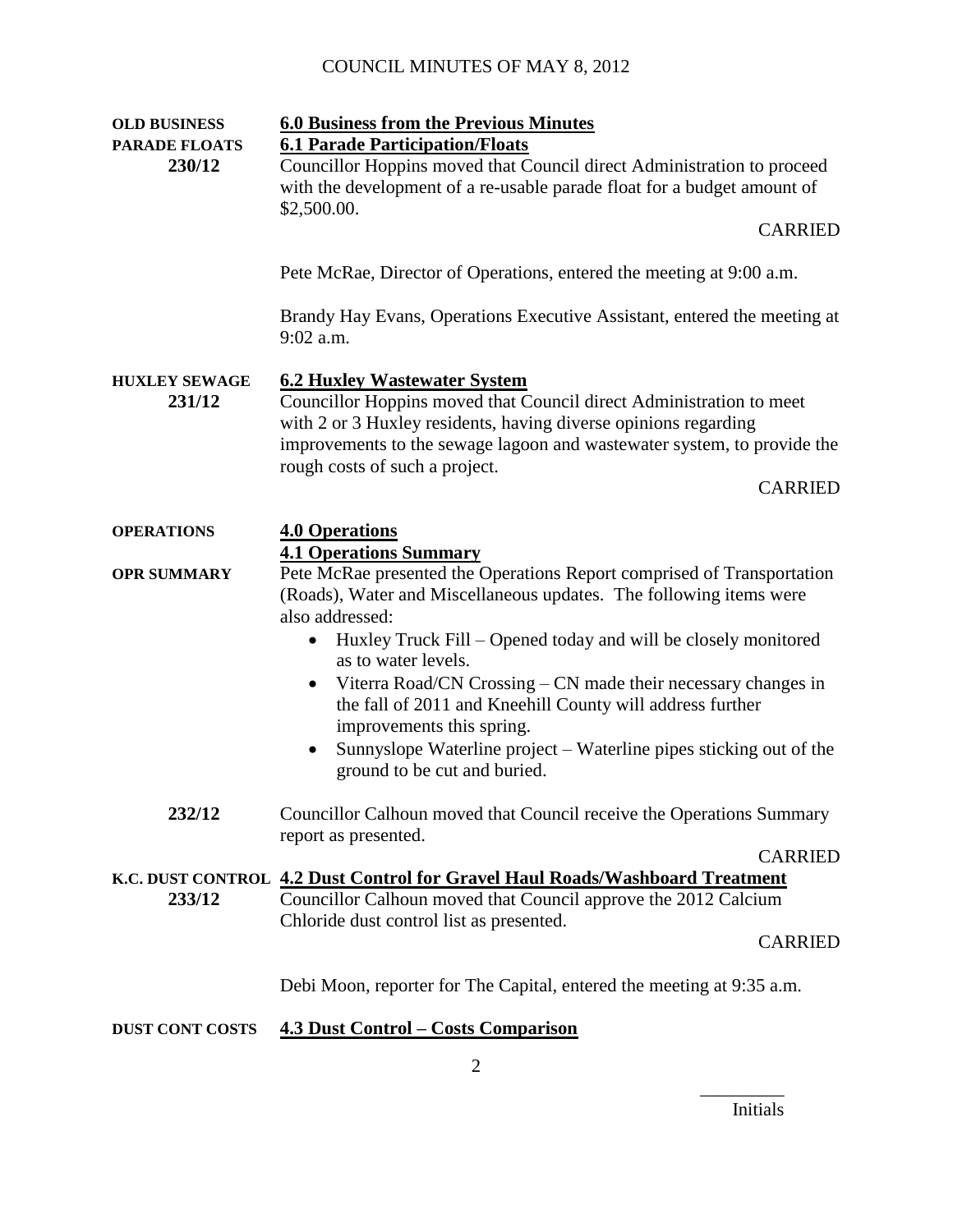| 234/12                                    | Councillor Calhoun moved that Council direct Administration to do more<br>testing on dust control product ADL70 and continue to offer the other dust<br>control products, Spec Crude and Calcium Chloride.                                                                         |  |
|-------------------------------------------|------------------------------------------------------------------------------------------------------------------------------------------------------------------------------------------------------------------------------------------------------------------------------------|--|
|                                           | <b>CARRIED</b>                                                                                                                                                                                                                                                                     |  |
| 235/12                                    | WINDSHIELD STUDY 4.4 Windshield Road Study<br>Reeve Long moved that Council receive as information.<br><b>CARRIED</b>                                                                                                                                                              |  |
| <b>MARTIN ROAD</b>                        | <u>4.5 Martin Road – Range Road (RR) 26-0 from Twp Rd 33-2 to 34-0</u>                                                                                                                                                                                                             |  |
| 236/12                                    | and Township Road 34-0 from RR 26-0 to RR 26-1.<br>Councillor Hoppins moved that Council direct Administration to add the                                                                                                                                                          |  |
|                                           | Martin Road to the Major Road Maintenance list.<br><b>CARRIED</b>                                                                                                                                                                                                                  |  |
| <b>LINDEN H20</b><br>237/12               | <b>4.6 Village of Linden Water/Wastewater Work</b><br>Councillor Calhoun moved that Council direct Administration to negotiate<br>a three year contract with the Village of Linden for Kneehill County to<br>provide the services of a certified water operator.<br><b>CARRIED</b> |  |
|                                           | Pete McRae and Brandy Hay Evans left the meeting at 10:14 a.m.                                                                                                                                                                                                                     |  |
|                                           | The meeting recessed from 10:14 a.m. until 10:25 a.m.                                                                                                                                                                                                                              |  |
|                                           | Mike Morton, Director of Finance, was present when the meeting<br>reconvened.                                                                                                                                                                                                      |  |
| <b>FINANCIAL</b><br>2012 BUDGET<br>238/12 | <b>5.0 Financial Reports</b><br>5.1a 2012 Operating Budget Without Salaries and Wages<br>Councillor Calhoun moved that Council approve the 2012 Operating<br>Budget without salaries and wages.<br><b>CARRIED</b>                                                                  |  |
| 239/12                                    | Councillor Hoppins moved that Councillor Calhoun assume the position<br>of Chair while Reeve Long is out of the meeting for the next agenda item.<br><b>CARRIED</b>                                                                                                                |  |
|                                           | Reeve Long and Councillor Painter excused themselves from the meeting<br>due to a possible perceived pecuniary interest.                                                                                                                                                           |  |
|                                           | Time: 10:32 a.m.                                                                                                                                                                                                                                                                   |  |

Initials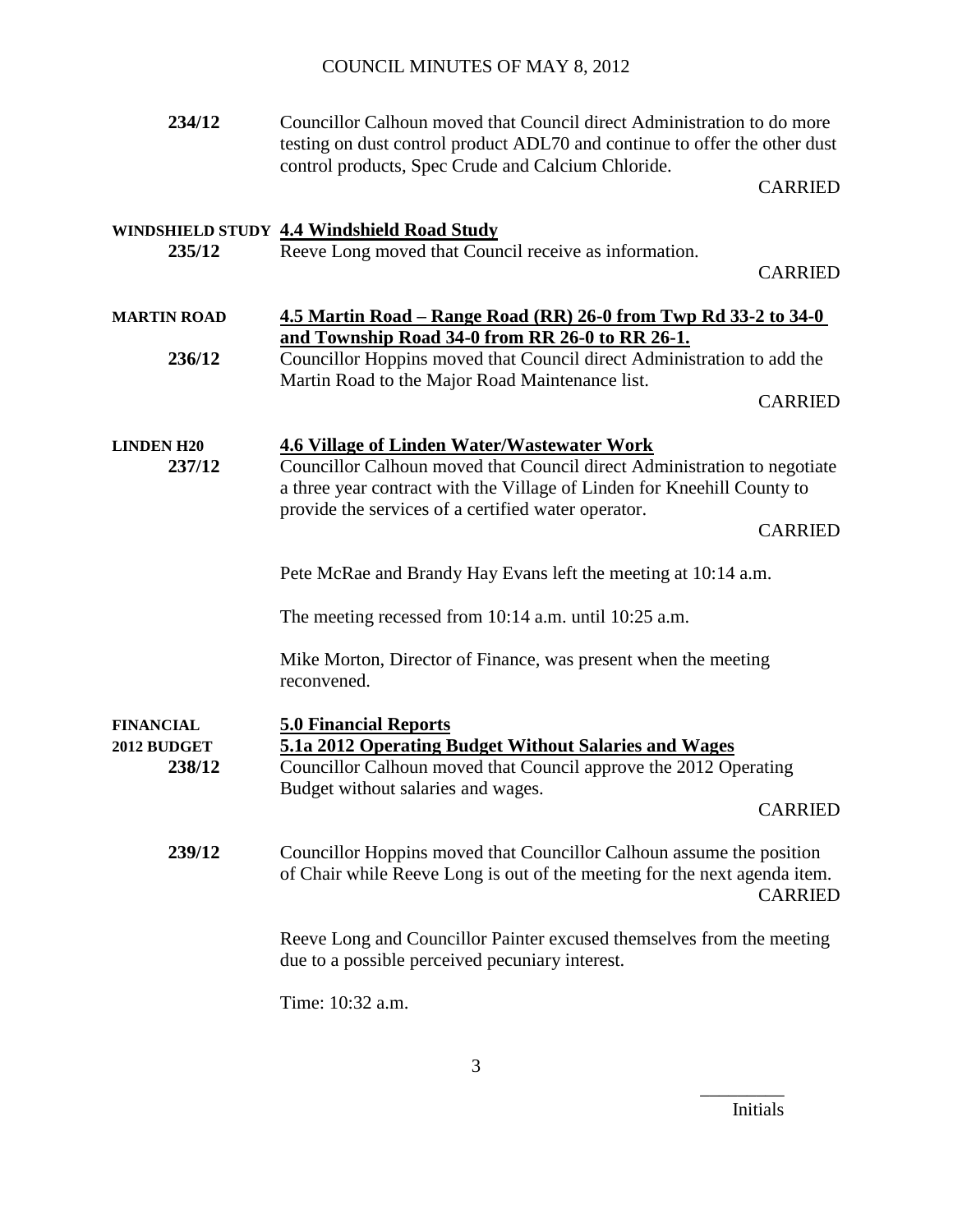Councillor Calhoun assumed the position of Chair.

| 240/12                                          | 5.1b 2012 Operating Budget With Salaries and Wages<br>Councillor Wittstock moved that Council approve the 2012 Operating                                                                                                                                                                               |                |
|-------------------------------------------------|--------------------------------------------------------------------------------------------------------------------------------------------------------------------------------------------------------------------------------------------------------------------------------------------------------|----------------|
|                                                 | Budget with the wages and salary.                                                                                                                                                                                                                                                                      | <b>CARRIED</b> |
|                                                 | Reeve Long and Councillor Painter re-entered the meeting at 10:32 a.m.                                                                                                                                                                                                                                 |                |
|                                                 | Reeve Long re-assumed the position of Chair.                                                                                                                                                                                                                                                           |                |
| <b>CAPITAL BUDGET</b><br>241/12                 | 5.2 2012 Capital Budget<br>Councillor Hoppins moved that Council approve the 2012 Capital Budget<br>as presented.                                                                                                                                                                                      |                |
|                                                 |                                                                                                                                                                                                                                                                                                        | <b>CARRIED</b> |
| <b>TAX BYLAW</b><br>242/12                      | 5.3 2012 Tax Rate Bylaw 1647<br>Councillor Calhoun moved first reading of reading of Bylaw 1647 to<br>authorize the rates of taxation to be levied against assessable property                                                                                                                         |                |
|                                                 | within Kneehill County for the 2012 taxation year.                                                                                                                                                                                                                                                     | <b>CARRIED</b> |
| 243/11                                          | Councillor Hoppins moved second reading of Bylaw 1647.                                                                                                                                                                                                                                                 | <b>CARRIED</b> |
| 244/11                                          | Councillor Wittstock moved consideration to hold third reading be given<br>to Bylaw $1647$ .                                                                                                                                                                                                           |                |
|                                                 | <b>CARRIED UNANIMOUSLY</b>                                                                                                                                                                                                                                                                             |                |
| 245/11                                          | Councillor Calhoun moved third reading to Bylaw 1647.                                                                                                                                                                                                                                                  | <b>CARRIED</b> |
|                                                 | Mike Morton left the meeting at 10:42 a.m.                                                                                                                                                                                                                                                             |                |
| <b>OLD BUSINESS</b><br><b>C/C RFP</b><br>246/12 | <b>6.0 Business from the Previous Minutes Continued</b><br><b>6.3 Council Chambers Renovation Request For Proposals (RFP)</b><br>Councillor Hoppins moved that Council approve the Request for<br>Proposals for renovations to the existing Council Chambers as amended.<br><b>CARRIED UNANIMOUSLY</b> |                |
| <b>NEW BUSINESS</b><br><b>3 HILLS GRAD</b>      | <b>7.0 New Business</b><br><b>7.1 Three Hills High School Graduation Invitation</b>                                                                                                                                                                                                                    |                |

Initials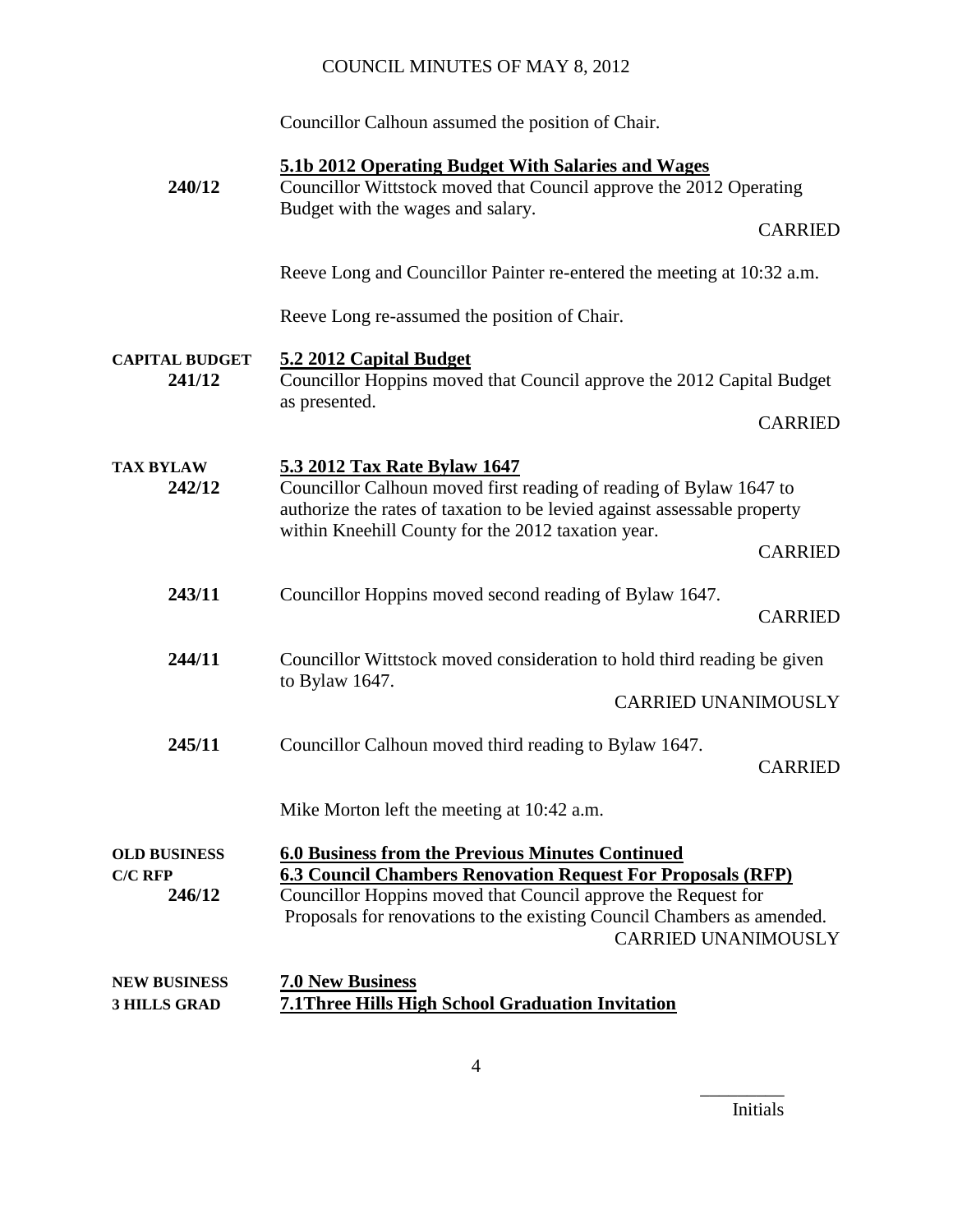| 247/12                          | Councillor Calhoun moved that Council authorize the attendance of<br>Councillor Painter at the May 19, 2012 Three Hills High School<br>Graduation.<br><b>CARRIED</b>                                                                                                                                                                                    |
|---------------------------------|---------------------------------------------------------------------------------------------------------------------------------------------------------------------------------------------------------------------------------------------------------------------------------------------------------------------------------------------------------|
| 248/12                          | <b>CRUISE DRAG RACE 7.2Three Hills Centennial Cruise Weekend - Airport Bracket Races</b><br>Councillor Hoppins moved that Council direct Administration to enter into<br>an agreement with the Centennial Cruise Weekend Committee to use the<br>Three Hills Municipal Airport for a Bracket Racing event on Sunday,<br>June 3, 2012.<br><b>CARRIED</b> |
| <b>LIABILITY INS.</b><br>249/12 | <b>7.3 Horseshoe Canyon Liability Insurance</b><br>Councillor Hoppins moved that the request for assistance with the cost of<br>providing liability insurance on privately owned land, adjacent to the<br>Horseshoe Canyon site, be referred to Canadian Badlands Ltd. for<br>consideration.<br><b>CARRIED</b>                                          |
| <b>M.WOODS LETTER</b><br>250/12 | <u>7.4 Letter of Concern - M. Woods</u><br>Councillor Calhoun moved that Council acknowledge receipt of the letter<br>receive as information.<br><b>CARRIED</b>                                                                                                                                                                                         |
| <b>D.DEY LETTER</b><br>251/12   | 7.5 Letter of Concern - D. Dey - Sunnyslope Waterline Project<br>Councillor Hoppins moved that Council acknowledge receipt of the letter,<br>answer what questions can be extracted and receive as information.<br><b>CARRIED</b>                                                                                                                       |
| 252/12                          | 3 HILLS CENTENNIAL 7.6 Three Hills Centennial Celebration Invitation<br>Councillor Calhoun moved that Reeve Long be authorized to attend the<br>Three Hills Centennial Celebration and bring greetings from Kneehill<br>County at the July 21, 2012 Opening Ceremonies, Luncheon and History<br>Book Launch.<br><b>CARRIED</b>                          |
| <b>IN CAMERA</b><br>253/12      | 11.0 In Camera<br>Councillor Calhoun moved the meeting go in camera at 11:32 a.m.<br><b>CARRIED</b>                                                                                                                                                                                                                                                     |

Debi Moon left the meeting at this time.

Initials